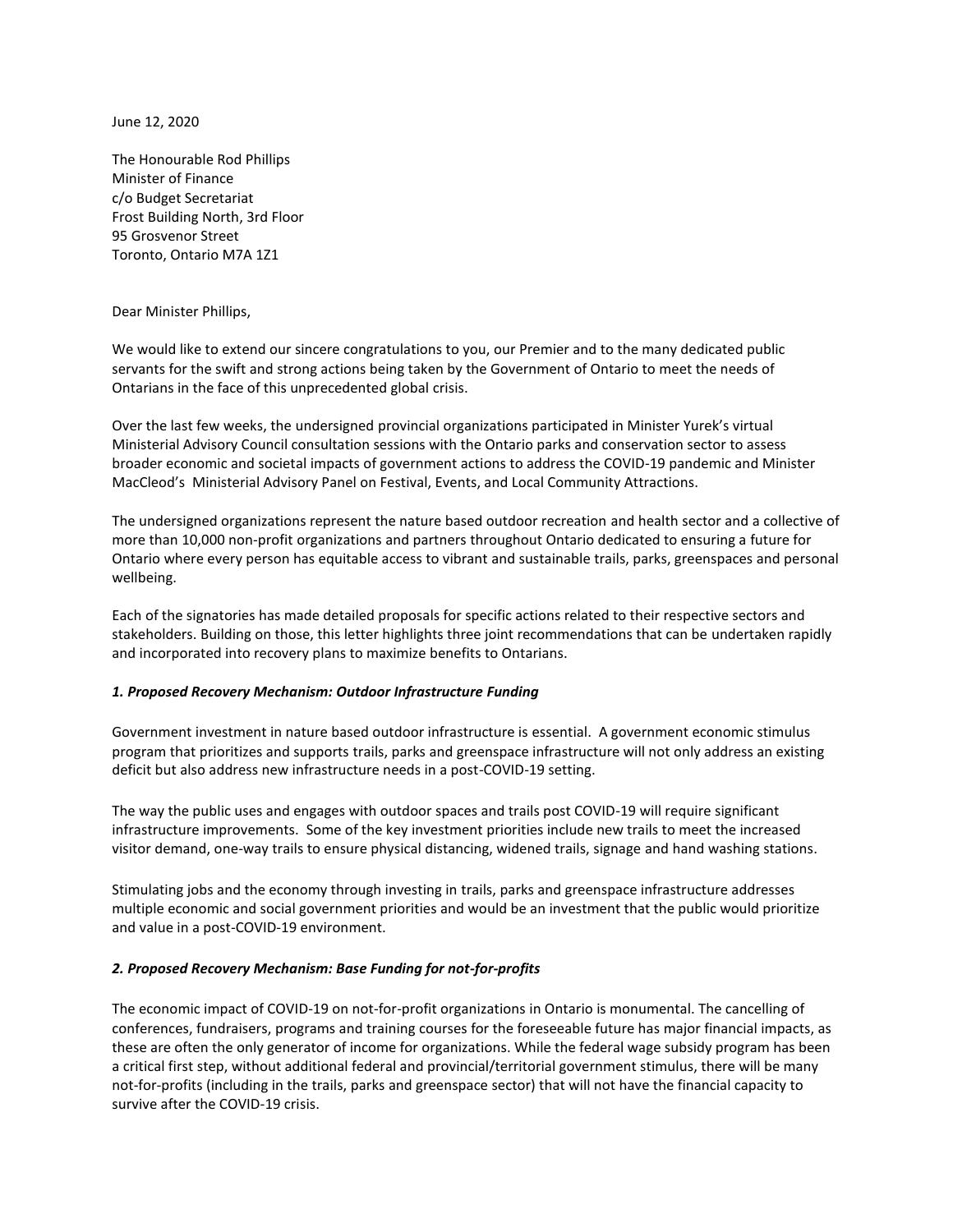To stabilize the sector and help rebuild the province, the government must provide an emergency and stabilization fund for non-profits and charities to help rebuild the economy and local communities.

## *3. Proposed Recovery Mechanism: Trails and Parks Tourism Portal*

The development of a single online portal (database and mapping) for nature based outdoor recreational opportunities and pursuits in the province of Ontario does not currently exist. A provincial searchable database would provide Ontarians and visitors quick access to numerous outdoor recreation activities in a variety of urban, rural, and remote areas.

Increased tourism potential, business attractiveness, tax revenues, and economic spinoffs are only some positive economic benefits to the development of a Parks and Trails Tourism portal. The portal would also serve to address issues that have been magnified by COVD-19 such as the need for visitor dispersion across trails and parks and the need to be able to provide common and timely messaging to the sector during urgent times.

Trails, parks and greenspaces are economic engines and can be powerful tools for both economic development and revitalization. However, much work and investment are needed to implement a provincial database tailored to achieve maximum usage and benefits.

We urge you to work with your colleagues – primarily the Minister of the Environment, Conservation and Parks, the Minister of Heritage, Sport, Tourism and Culture Industries, the Minister of Health and the Minister of Labour, Training and Skills Development to invest in nature based outdoor infrastructure, to provide base funding for nonprofits that recognizes the unique situation facing charities and nonprofits, and to invest in a Trails and Parks Tourism Portal to help spur economic development, recovery and revitalization.

The nature based outdoor recreation sector is a strong partner that is available to the government to consult with, collaborate with and leverage in support of a recovery for Ontario.

We look forward to your response.

Sincerely,

Jeff Payne, Chair Elect Parks and Recreation Ontario

Mike Bender, Chair Trans Canada Trail Ontario



Jim Pittman, President Ontario Parks Association

Terri LeRoux, President Hike Ontario





Wayne Terryberry

Wayne Terryberry, President Ontario Trails Council

T. Wi

Peegan Walsh, Executive Director Ontario Public Health Association